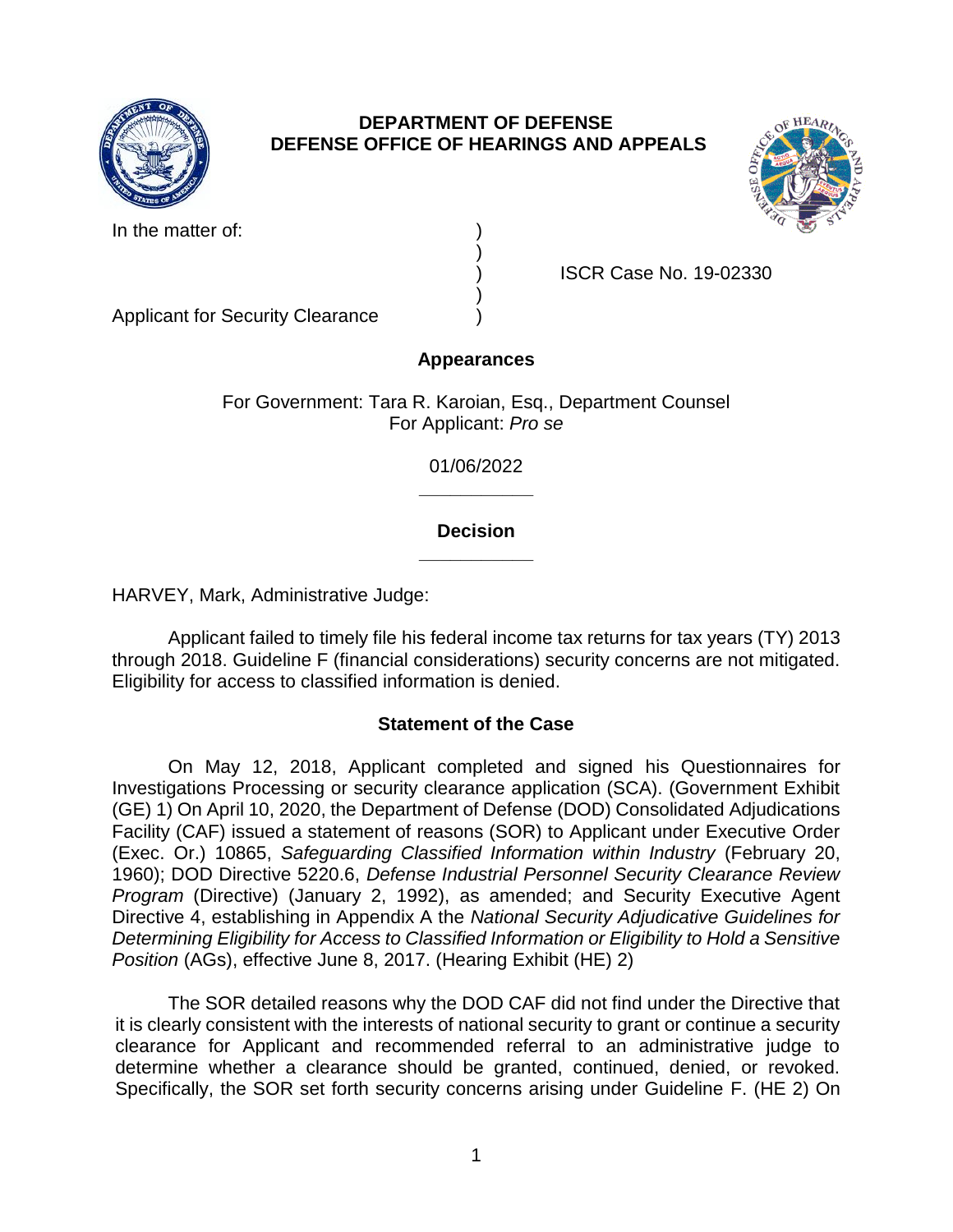March 1, 2021, Applicant provided his response to the SOR, and he requested a hearing. (HE 3)

 On September 8, 2021, Department Counsel was ready to proceed. On September 19, 2021, the case was assigned to me. On October 28, 2021, DOHA issued a notice of hearing, setting the hearing for November 18, 2021. (HE 1) His hearing was held as scheduled in the vicinity of Arlington, Virginia using the DOD Microsoft Teams video teleconference system. (*Id*.)

 During the hearing, Department Counsel offered three exhibits. (Tr. 13-14, 19-20; 8, 2021 Equifax credit report. (Tr. 14-15, 20) GE 1 and GE 2 were admitted without objection. (Tr. 20) GE 3 was not admitted because Applicant did not have an opportunity to review it; however, Department Counsel was authorized to ask questions based on the content of GE 3. (Tr. 20) Applicant offered four exhibits, which were admitted without Government Exhibits (GE) 1-GE 3) Applicant said he did not receive GE 3, a September objection. (Tr. 21-22; Applicant Exhibit (AE) A-AE D)

 On December 2, 2021, DOHA received a transcript of the hearing. Ten documents were received after Applicant's hearing, and they were admitted into evidence without objection. (AE E-AE N) The record closed on December 3, 2021. (Tr. 26, 49)

Some details were excluded to protect Applicant's right to privacy. Specific information is available in the cited exhibits and transcript.

## **Findings of Fact**

In Applicant's SOR response, he admitted the SOR allegation in ¶ 1.a. (HE 3) His admission is accepted as a finding of fact. Additional findings follow.

 Applicant is a 51-year-old mechanic who supports the Navy. (Tr. 7, 50) In 1989, he graduated from high school, and he has not attended college. (Tr. 7) In 1993, he joined the Navy, and in 2013, he honorably retired from the Navy as a petty officer second class (E-5). (Tr. 7-8) His Navy specialty was mechanic and painter. (Tr. 9) In 1993, he married, and in 2000, he divorced. (Tr. 9) He married his current spouse in 2008. (Tr. 10) His two children are ages 24 and 27. (Tr. 10) His spouse is disabled and does not work outside their home. (Tr. 39) She receives \$1,000 monthly from Social Security disability. (Tr. 39)

 Applicant was receiving 50 percent disability from the Department of Veterans Affairs (VA) for migraine headaches and 10 percent disability for his elbow. (Tr. 40-41) He recently applied for additional disability for post-traumatic stress, and the VA eliminated his disability for migraine headaches. (Tr. 47) He is appealing the VA's assessments of his disabilities. (Tr. 40-41, 47-48) His current VA disability rating is 10 percent.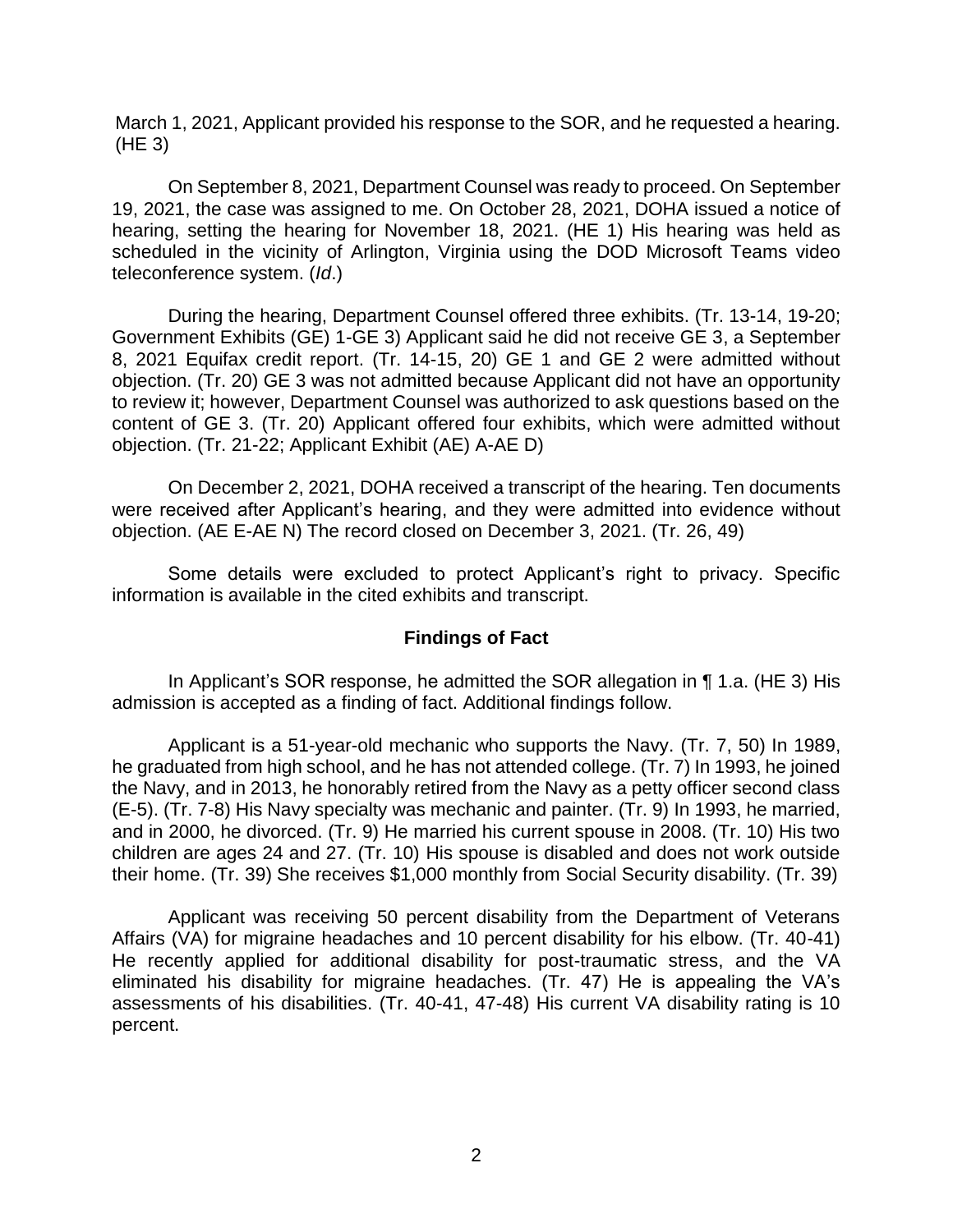## **Financial Considerations**

 SOR ¶ 1.a alleges Applicant failed to timely file his federal income tax returns for TYs 2013 through 2018. He lives in a state where there is no state income tax. (Tr. 46) Applicant's tax documents were accidently thrown away during his retirement from the Navy, moving, and while his mother-in-law was living with him. (Tr. 23) In 2015, someone broke into his storage unit. (Tr. 23)

 On May 12, 2017, Applicant indicated in his SCA that he filed his federal income tax return for TY 2015 in 2017. (GE 1 at 33) He did not disclose that he failed to file any other federal income tax returns. (GE 1) On November 19, 2018, an Office of Personnel Management (OPM) investigator interviewed him and he discussed his failure to file his federal income tax returns for TYs 2013 through 2017. (GE 2) He said he was focused on personal matters and forgot to file his federal income tax returns. (GE 2) He noted his W-2s were lost. (GE 2) As a result of his OPM interview, he realized that not filing his not timely filing his tax returns, and he promised to timely file them in the future. (Tr. 23) The following table summarizes Applicant's tax filing and refund information. For privacy federal income tax returns is a serious matter. (Tr. 23) He was sorry for and he regretted reasons, the amounts are rounded to the nearest \$100.

| Tax  | Received by IRS  | Adjusted     | <b>Taxes Owed</b>     | Citation               |
|------|------------------|--------------|-----------------------|------------------------|
| Year |                  | <b>Gross</b> | or Refund             |                        |
|      |                  | Income       |                       |                        |
| 2013 | June 18, 2019    | \$37,800     | Refund \$700          | Tr. 21; AE A; AE E     |
| 2014 | May 29, 2019     | \$47,400     | <b>Owed \$800</b>     | Tr. 28; AE F           |
| 2015 | June 18, 2019    | \$60,900     | <b>Refund \$1,500</b> | Tr. 21, 28; AE B; AE G |
| 2016 | January 25, 2019 | \$65,400     | <b>Refund \$3,500</b> | Tr. 21, 28; AE C; AE H |
| 2017 | January 30, 2019 | \$101,000    | <b>Refund \$4,800</b> | Tr. 21, 28; AE D; AE I |
| 2018 | December 5, 2019 | \$78,700     | <b>Refund \$2,600</b> | Tr. 28; AE J           |
| 2019 | May 17, 2021     | \$98,700     | <b>Refund \$2,000</b> | AE K                   |
| 2020 | May 12, 2021     | \$133,000    | Refund \$2,400        | AE L                   |

 A refund was transferred from Applicant's TY 2018 tax return to pay his tax debt for TY 2014. The IRS issued a \$4,800 refund for TY 2016, and then assessed additional taxes of \$1,100, which Applicant paid on September 7, 2021. (Tr. 30-31; AE I) The additional taxes for TY 2016 were due to a creditor issuing an IRS Form 1099-C, cancellation of debt. (Tr. 31, 38) He filed his federal income tax returns for TYs 2019 and 2020 in 2021 because tax preparation offices were closed due to the COVID-19 pandemic. (Tr. 27-28) Applicant does not owe any delinquent federal income taxes. (Tr. 48-49; AE A-AE L)

 Applicant had several non-SOR debts. He had a charged-off debt owed to a furniture store for \$1,361, which has been delinquent since September 2020. (Tr. 33) Applicant believes his spouse is making payments on the account. (Tr. 34) A debt to a credit union for \$2,116 was past due in the amount of \$165. (Tr. 35) He recently asked his spouse to bring the account to current status. (Tr. 35) A credit card debt for \$3,172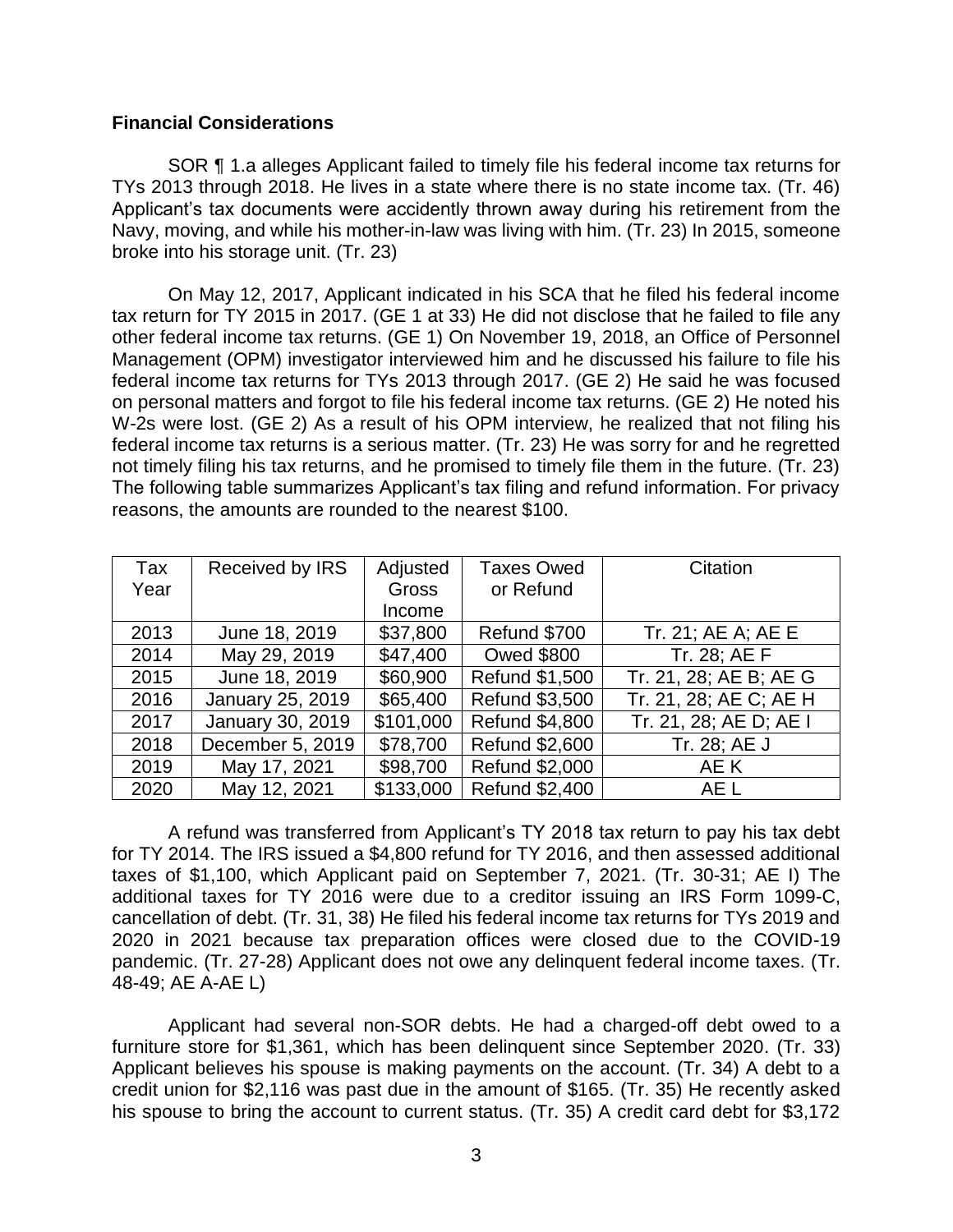was past due in the amount of \$224. (Tr. 36) At his hearing, Applicant said he would bring the credit card account current, and he provided a November 30, 2021 receipt showing a \$300 payment. (AE M) He may have a \$6,000 delinquent debt, which is not listed on his 2021 credit report; however, he is working to bring the account to current status. (Tr. 37)

 Applicant has not had financial counseling. (Tr. 46) According to his personal financial statement, his and his spouse's current gross monthly income is about \$7,250. (AE N) Their net monthly remainder is \$259. (AE N)

#### **Policies**

 The U.S. Supreme Court has recognized the substantial discretion of the Executive Branch in regulating access to information pertaining to national security emphasizing, "no one has a 'right' to a security clearance." *Department of the Navy v. Egan*, 484 U.S. 518, 528 (1988). As Commander in Chief, the President has the authority to control access to information bearing on national security and to determine whether an individual is sufficiently trustworthy to have access to such information." *Id*. at 527. The President has authorized the Secretary of Defense or his designee to grant applicant's eligibility for access to classified information "only upon a finding that it is clearly consistent with the national interest to do so." Exec. Or. 10865, *Safeguarding Classified Information within Industry* § 2 (Feb. 20, 1960), as amended.

 Eligibility for a security clearance is predicated upon the applicant meeting the criteria contained in the adjudicative guidelines. These guidelines are not inflexible rules of law. Instead, recognizing the complexities of human behavior, these guidelines are applied in conjunction with an evaluation of the whole person. An administrative judge's overarching adjudicative goal is a fair, impartial, and commonsense decision. An administrative judge must consider all available, reliable information about the person, past and present, favorable and unfavorable.

 The Government reposes a high degree of trust and confidence in persons with access to classified information. This relationship transcends normal duty hours and endures throughout off-duty hours. Decisions include, by necessity, consideration of the possible risk the applicant may deliberately or inadvertently fail to safeguard classified information. Such decisions entail a certain degree of legally permissible extrapolation about potential, rather than actual, risk of compromise of classified information. Clearance decisions must be "in terms of the national interest and shall in no sense be a determination as to the loyalty of the applicant concerned." *See* Exec. Or. 10865 § 7. Thus, nothing in this decision should be construed to suggest that it is based, in whole or in part, on any express or implied determination about applicant's allegiance, loyalty, or patriotism. It is merely an indication the applicant has not met the strict guidelines the President, Secretary of Defense, and Director of National Intelligence have established for issuing a clearance.

 Initially, the Government must establish, by substantial evidence, conditions in the personal or professional history of the applicant that may disqualify the applicant from being eligible for access to classified information. The Government has the burden of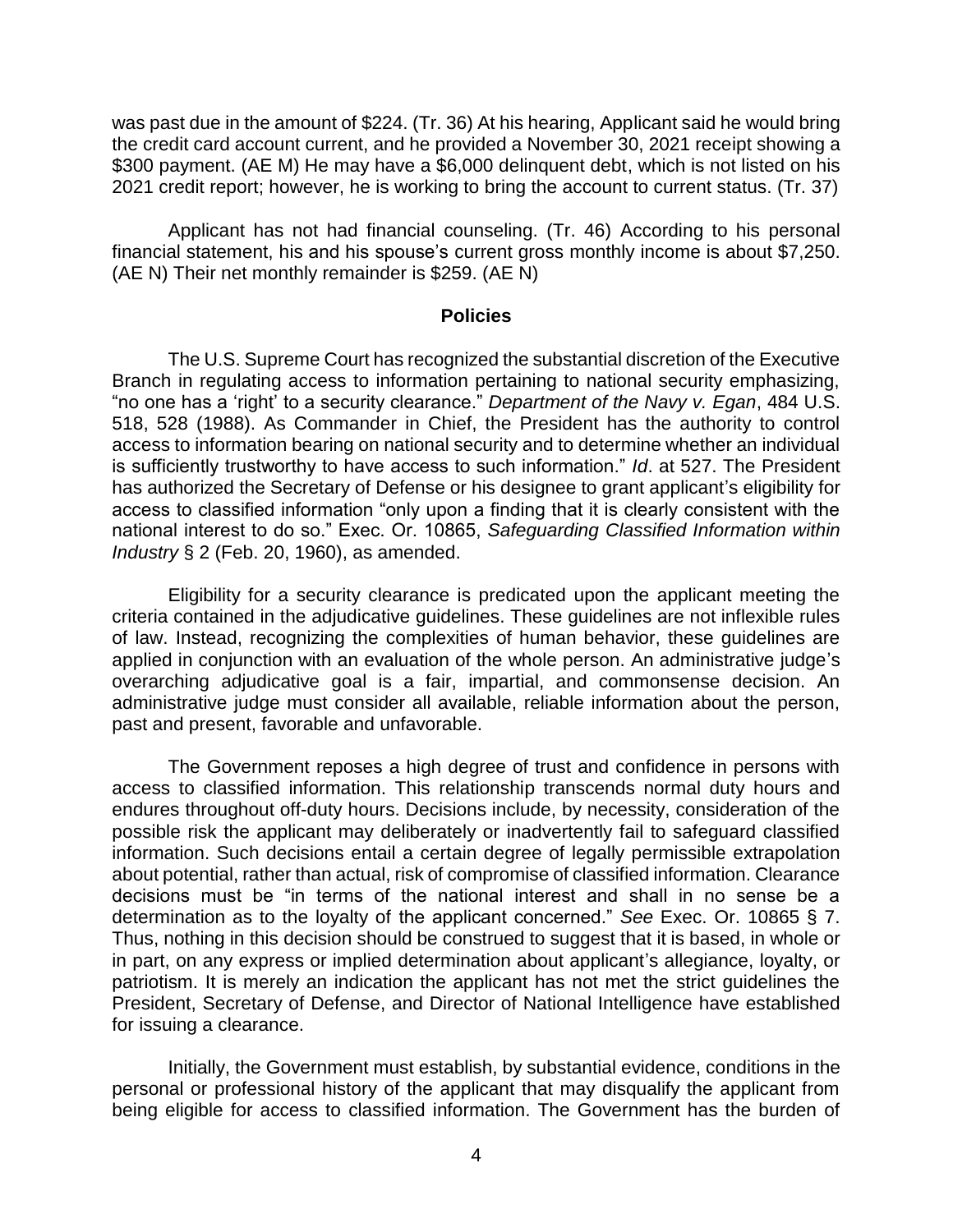establishing controverted facts alleged in the SOR. *See Egan*, 484 U.S. at 531. "Substantial evidence" is "more than a scintilla but less than a preponderance." *See v. Washington Metro. Area Transit Auth.*, 36 F.3d 375, 380 (4th Cir. 1994). The guidelines presume a nexus or rational connection between proven conduct under any of the criteria listed therein and an applicant's security suitability. *See* ISCR Case No. 95-0611 at 2 (App. Bd. May 2, 1996).

Once the Government establishes a disqualifying condition by substantial evidence, the burden shifts to the applicant to rebut, explain, extenuate, or mitigate the facts. Directive ¶ E3.1.15. An applicant "has the ultimate burden of demonstrating that it is clearly consistent with the national interest to grant or continue his security clearance." ISCR Case No. 01-20700 at 3 (App. Bd. Dec. 19, 2002). The burden of disproving a mitigating condition never shifts to the Government. *See* ISCR Case No. 02-31154 at 5 (App. Bd. Sep. 22, 2005). "[S]ecurity clearance determinations should err, if they must, on the side of denials." *Egan*, 484 U.S. at 531; *see* AG ¶ 2(b).

## **Analysis**

## **Financial Considerations**

AG ¶ 18 articulates the security concern for financial problems:

 Failure to live within one's means, satisfy debts, and meet financial obligations may indicate poor self-control, lack of judgment, or unwillingness to abide by rules and regulations, all of which can raise questions about an individual's reliability, trustworthiness, and ability to protect classified or sensitive information. Financial distress can also be caused or exacerbated by, and thus can be a possible indicator of, other issues of personnel security concern such as excessive gambling, mental engage in illegal or otherwise questionable acts to generate funds. health conditions, substance misuse, or alcohol abuse or dependence. An individual who is financially overextended is at greater risk of having to

 The Appeal Board explained the scope and rationale for the financial considerations security concern in ISCR Case No. 11-05365 at 3 (App. Bd. May 1, 2012) (citation omitted) as follows:

 This concern is broader than the possibility that an applicant might knowingly compromise classified information in order to raise money in satisfaction of his or her debts. Rather, it requires a Judge to examine the totality of an applicant's financial history and circumstances. The Judge must consider pertinent evidence regarding the applicant's self-control, judgment, and other qualities essential to protecting the national secrets as well as the vulnerabilities inherent in the circumstances. The Directive presumes a nexus between proven conduct under any of the Guidelines and an applicant's security eligibility.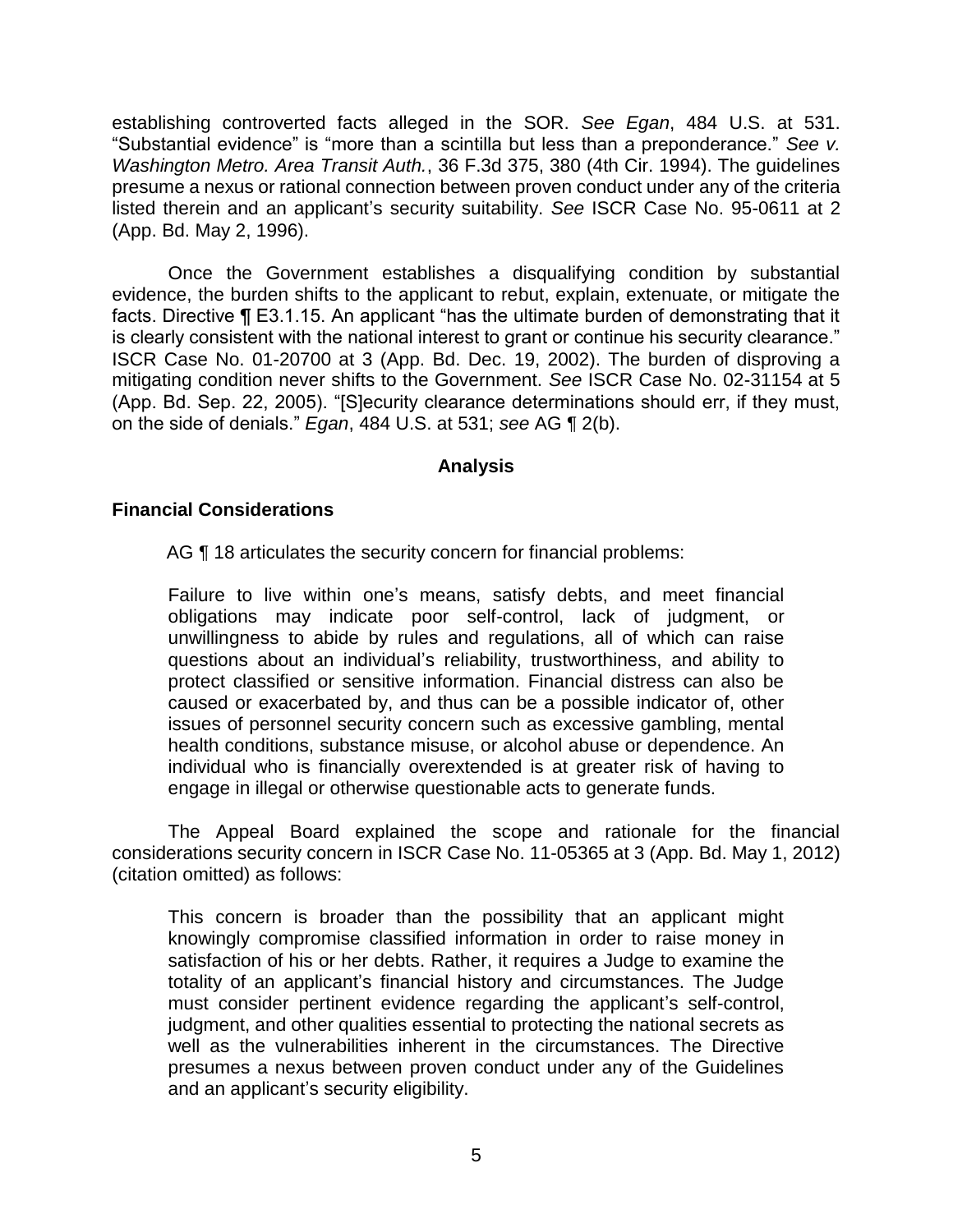AG ¶ 19 includes one disqualifying condition that could raise a security concern and may be disqualifying in this case: "(f) failure to file or fraudulently filing annual Federal, state, or local income tax returns or failure to pay annual Federal, state, or local income tax as required." The record establishes AG ¶ 19(f). Discussion of this disqualifying condition is contained in the mitigation section, *infra*.

The financial considerations mitigating conditions under AG ¶ 20 are as follows:

(a) the behavior happened so long ago, was so infrequent, or occurred under such circumstances that it is unlikely to recur and does not cast doubt on the individual's current reliability, trustworthiness, or good judgment;

(b) the conditions that resulted in the financial problem were largely beyond the person's control (e.g., loss of employment, a business downturn, unexpected medical emergency, a death, divorce or separation, clear victimization by predatory lending practices, or identity theft), and the individual acted responsibly under the circumstances;

 (c) the individual has received or is receiving financial counseling for the problem from a legitimate and credible source, such as a non-profit credit counseling service, and there are clear indications that the problem is being resolved or is under control;

 (d) the individual initiated and is adhering to a good-faith effort to repay overdue creditors or otherwise resolve debts;

 (e) the individual has a reasonable basis to dispute the legitimacy of the proof to substantiate the basis of the dispute or provides evidence of actions past-due debt which is the cause of the problem and provides documented to resolve the issue;

(f) the affluence resulted from a legal source of income; and

 (g) the individual has made arrangements with the appropriate tax authority to file or pay the amount owed and is in compliance with those arrangements.

In ISCR Case No. 10-04641 at 4 (App. Bd. Sept. 24, 2013), the DOHA Appeal Board explained Applicant's responsibility for proving the applicability of mitigating conditions as follows:

Once a concern arises regarding an Applicant's security clearance eligibility, there is a strong presumption against the grant or maintenance of a security clearance. *See Dorfmont v. Brown*, 913 F. 2d 1399, 1401 (9th Cir. 1990), *cert. denied*, 499 U.S. 905 (1991). After the Government presents evidence raising security concerns, the burden shifts to the applicant to rebut or mitigate those concerns. *See* Directive ¶ E3.1.15. The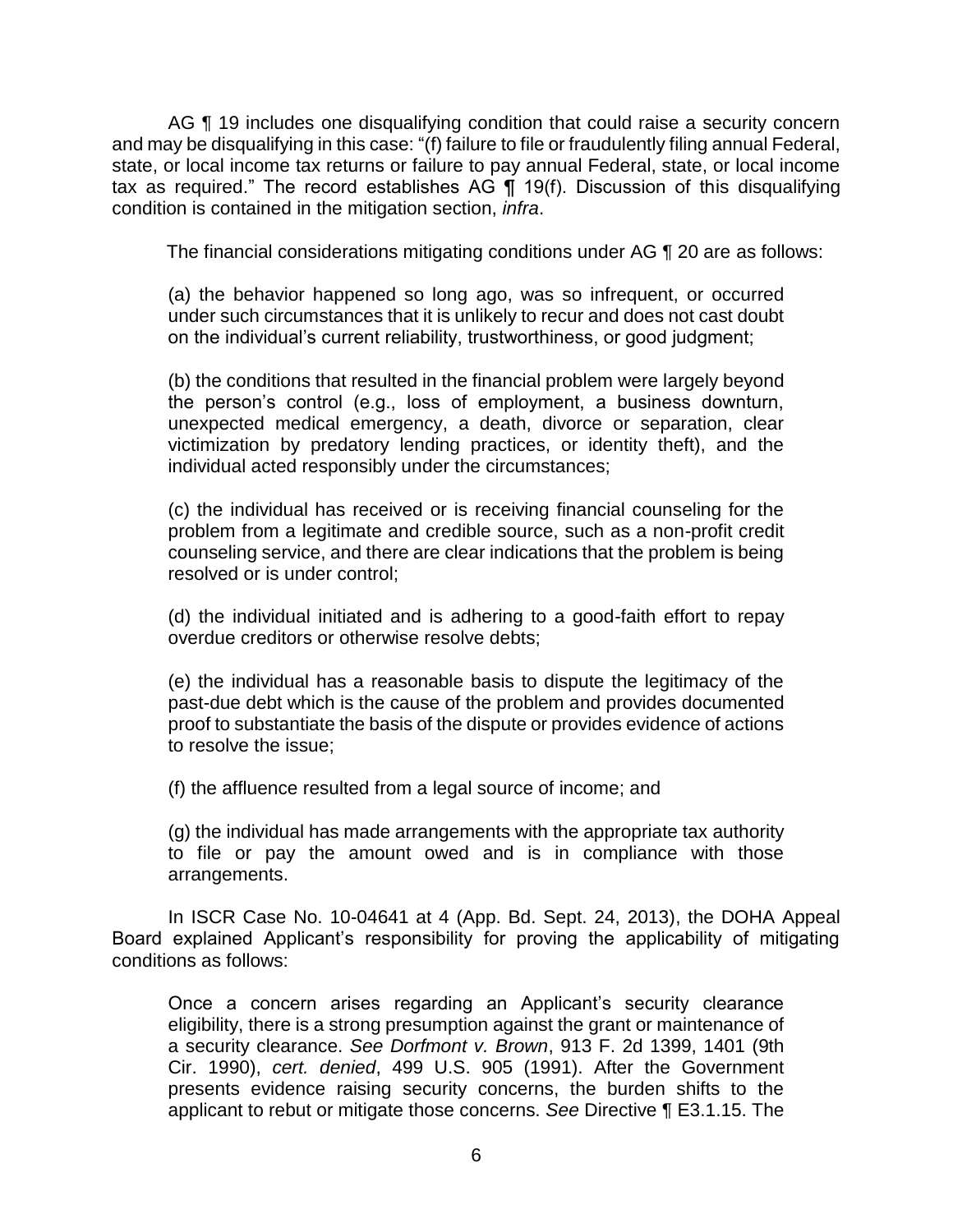standard applicable in security clearance decisions is that articulated in *Egan*, *supra*. "Any doubt concerning personnel being considered for access to classified information will be resolved in favor of the national security." Directive, Enclosure 2 ¶ 2(b).

 Applicant failed to timely file his federal income tax returns for tax years (TY) 2013 through 2018. He has no federal tax debt. A willful failure to timely make (means complete offense. Title 26 U.S.C. § 7203, willful failure to file return, supply information, or pay tax, and file with the IRS) a federal income tax return is a misdemeanor-level federal criminal reads:

 Any person . . . required by this title or by regulations made under authority thereof to make a return, keep any records, or supply any information, who willfully fails to . . . make such return, keep such records, or supply such information, at the time or times required by law or regulations, shall, in addition to other penalties provided by law, be guilty of a misdemeanor . . . .

A willful failure to make return, keep records, or supply information when required, is a misdemeanor without regard to the existence of any tax liability. *Spies v. United States*, 317 U.S. 492 (1943); *United States v. Walker*, 479 F.2d 407 (9th Cir. 1973); *United States v. McCabe*, 416 F.2d 957 (7th Cir. 1969); *O'Brien v. United States*, 51 F.2d 193 (7th Cir. 1931). For purposes of this decision, I am not weighing Applicant's failure to timely file his federal income tax returns against him as crimes. In regard to the failure to timely file federal income tax returns, the DOHA Appeal Board has commented:

 Failure to file tax returns suggests that an applicant has a problem with compliance with such rules and systems is essential for protecting classified information. ISCR Case No. 01-05340 at 3 (App. Bd. Dec. 20, 2002). As we have noted in the past, a clearance adjudication is not directed at collecting debts. *See, e.g.*, ISCR Case No. 07-08049 at 5 (App. Bd. Jul. 22, 2008). By the same token, neither is it directed toward *inducing an applicant to file tax*  returns. Rather, it is a proceeding aimed at evaluating an applicant's judgment and reliability. *Id*. A person who fails repeatedly to fulfill his or her legal obligations does not demonstrate the high degree of good judgment and reliability required of those granted access to classified information. *See, e.g.*, ISCR Case No. 14-01894 at 5 (App. Bd. Aug. 18, 2015). *See Cafeteria & Restaurant Workers Union Local 473 v. McElroy*, 284 F.2d 173, complying with well-established governmental rules and systems. Voluntary 183 (D.C. Cir. 1960), *aff'd*, 367 U.S. 886 (1961).

ISCR Case No. 14-04437 at 3 (App. Bd. Apr. 15, 2016) (emphasis in original). *See* ISCR Case No. 15-01031 at 4 (App. Bd. June 15, 2016) (citations omitted); ISCR Case No. 14- 05476 at 5 (App. Bd. Mar. 25, 2016) (citing ISCR Case No. 01-05340 at 3 (App. Bd. Dec. 20, 2002)); ISCR Case No. 14-01894 at 4-5 (App. Bd. Aug. 18, 2015). The Appeal Board clarified that even in instances where an "[a]pplicant has purportedly corrected [his or her] federal tax problem, and the fact that [applicant] is now motivated to prevent such problems in the future, does not preclude careful consideration of [a]pplicant's security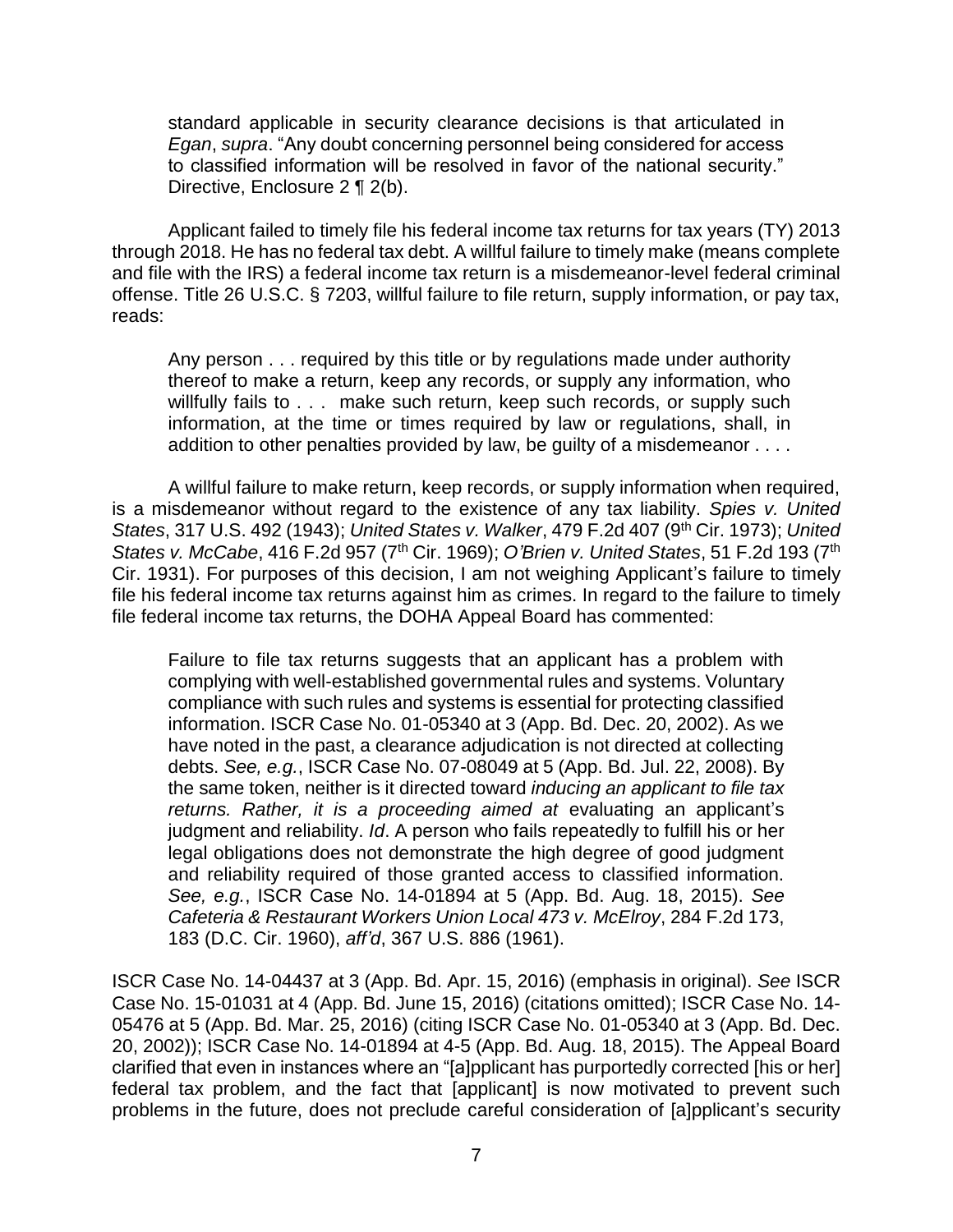including a failure to timely file federal income tax returns. *See* ISCR Case No. 15-01031 at 3 & n.3 (App. Bd. June 15, 2016) (characterizing "no harm, no foul" approach to an inadequate to support approval of access to classified information with focus on timing of worthiness in light of [his or her] longstanding prior behavior evidencing irresponsibility" applicant's course of conduct and employing an "all's well that ends well" analysis as filing of tax returns after receipt of the SOR).

 In ISCR Case No. 15-01031 (App. Bd. June 15, 2016), the Appeal Board explained that in some situations, even if no taxes are owed when tax returns are not timely filed, grant of access to classified information is inappropriate. In ISCR Case No. 15-1031 (App. Bd. June 15, 2016) the applicant filed his 2011 federal income tax return in December 2013, his 2012 federal tax return in September 2014, and his 2013 federal tax return in October 2015. He received federal tax refunds of at least \$1,000 for each year. Nevertheless, the Appeal Board reversed the Administrative Judge's decision to grant access to classified information.

 In ISCR Case No. 15-06440 at 4 (App. Bd. Dec. 26, 2017) the Appeal Board reversed the grant of a security clearance, discussed how AG ¶ 20(g) applied, and noted:

The timing of the resolution of financial problems is an important factor in evaluating an applicant's case for mitigation because an applicant who begins to resolve financial problems only after being placed on notice that his clearance was in jeopardy may lack the judgment and self-discipline to follow rules and regulations over time or when there is no immediate threat to his own interests. In this case, Applicant's filing of his Federal income tax returns for 2009-2014 after submitting his SCA, undergoing his background interview, or receiving the SOR undercuts the weight such remedial action might otherwise merit.

Applicant provided some important evidence of mitigation under AG  $\P$  20(g) because he has filed all of the overdue tax returns, and he did not owe any taxes to the federal government. However, under the DOHA Appeal Board jurisprudence, this is too little, too late to mitigate security concerns. He did not prove that he was unable to make greater progress sooner filing his federal income tax returns. Applicant failed to establish mitigation of financial considerations security concerns.

## **Whole-Person Concept**

 Under the whole-person concept, the administrative judge must evaluate an conduct and all the circumstances. The administrative judge should consider the nine adjudicative process factors listed at AG  $\P$  2(d): Applicant's eligibility for a security clearance by considering the totality of the Applicant's

(1) the nature, extent, and seriousness of the conduct; (2) the circumstances surrounding the conduct, to include knowledgeable participation; (3) the frequency and recency of the conduct; (4) the individual's age and maturity at the time of the conduct; (5) the extent to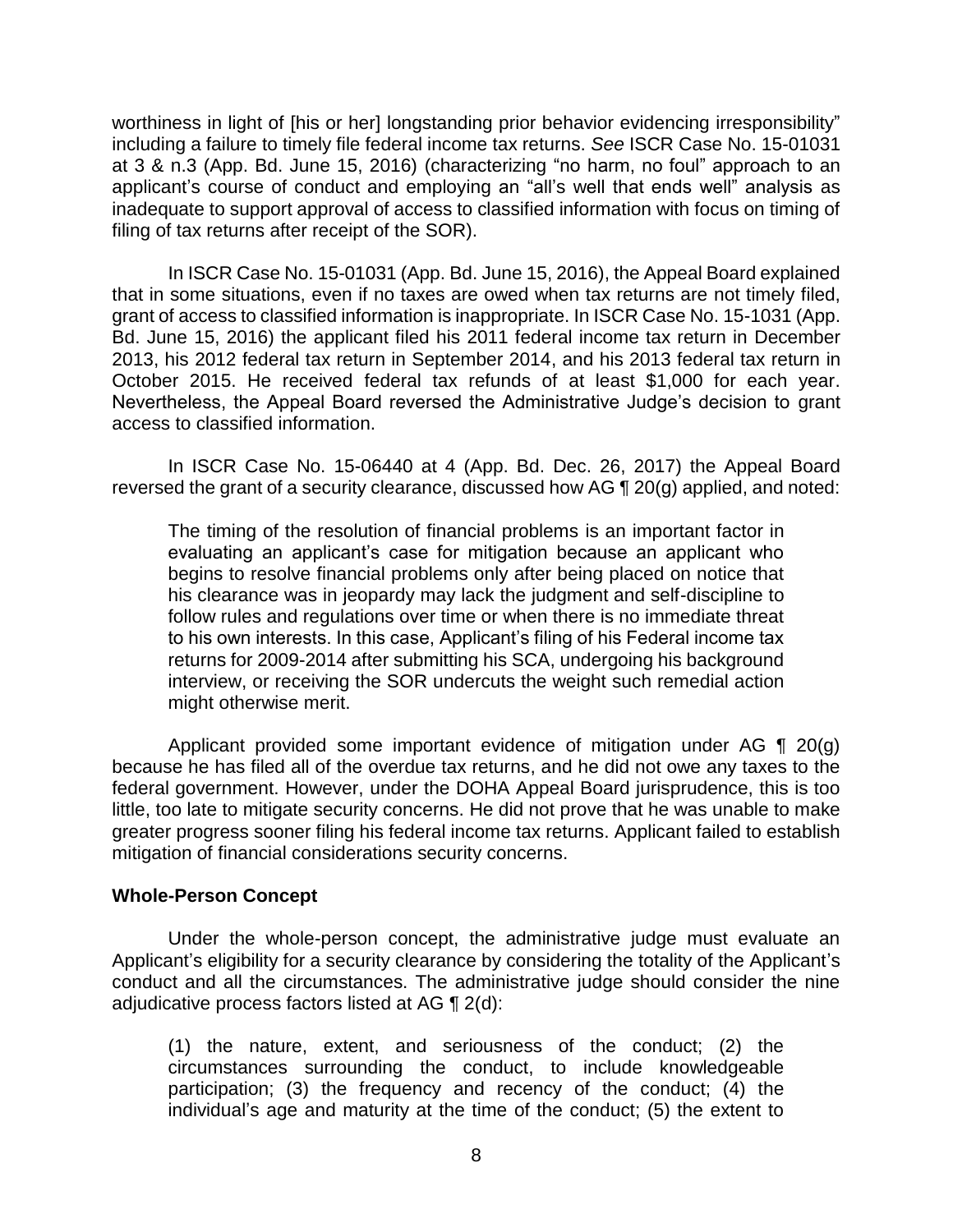which participation is voluntary; (6) the presence or absence of rehabilitation and other permanent behavioral changes; (7) the motivation for the conduct; (8) the potential for pressure, coercion, exploitation, or duress; and (9) the likelihood of continuation or recurrence.

 clearance "must be an overall commonsense judgment based upon careful consideration of the guidelines" and the whole-person concept. My comments under Guideline F are incorporated in my whole-person analysis. Some of the factors in AG ¶ 2(d) were Under AG ¶ 2(c), "[t]he ultimate determination" of whether to grant a security addressed under that guideline but some warrant additional comment.

 Applicant is a 51-year-old mechanic who supports the Navy. In 1989, he graduated from high school, and he has not attended college. In 1993, he joined the Navy, and in 2013, he honorably retired from the Navy as a petty officer second class. His Navy specialty was mechanic and painter. His spouse is disabled and does not work outside their home. She receives \$1,000 monthly from Social Security disability. Applicant is receiving disability from the VA at a rating of 10 percent.

 Applicant has sufficient financial resources to pay his debts, including his taxes. The only area of financial irresponsibility is his history of failing to timely file his federal income tax returns. He expressed remorse about not timely filing his federal income tax returns for TYs 2013 through 2018. I am confident that he will diligently work to timely file his future tax returns in the future. However, this is insufficient to establish full mitigation at this time.

 The Appeal Board's emphasis on security concerns arising from tax cases is instructive and binding on administrative judges. *See* ISCR Case No. 14-05794 at 7 (App. Bd. July 7, 2016) (reversing grant of security clearance and stating, "His delay in taking action to resolve his tax deficiency for years and then taking action only after his security clearance was in jeopardy undercuts a determination that Applicant has rehabilitated"). *See also* ISCR Case No. 14-03358 at 3, 5 (App. Bd. Oct. 9, 2015) (reversing grant of a security clearance, and stating "A security clearance represents an obligation to the Federal Government for the protection of national secrets. Accordingly, failure to honor other obligations to the Government has a direct bearing on an applicant's reliability, trustworthiness, and ability to protect classified information.").

 In ISCR Case No. 15-03481 at 3 (App. Bd. Sept. 27, 2016), the Appeal Board reversed the favorable decision of the administrative judge in a case where the applicant filed his 2009, 2010, and 2011 tax returns in February 2014 and his 2012 tax return in August 2015 all before the SOR was issued. The applicant in that case owed less than \$1,800 in federal income taxes for those four TYs at the time of the decision. *Id*. The Appeal Board found the timing of the filing of his tax returns to be an important factor stating:

 Applicant did not resolve his tax filing delinquencies until after submission of his security clearance application and after undergoing his background interview. Taking action to resolve the delinquent tax filings well after the